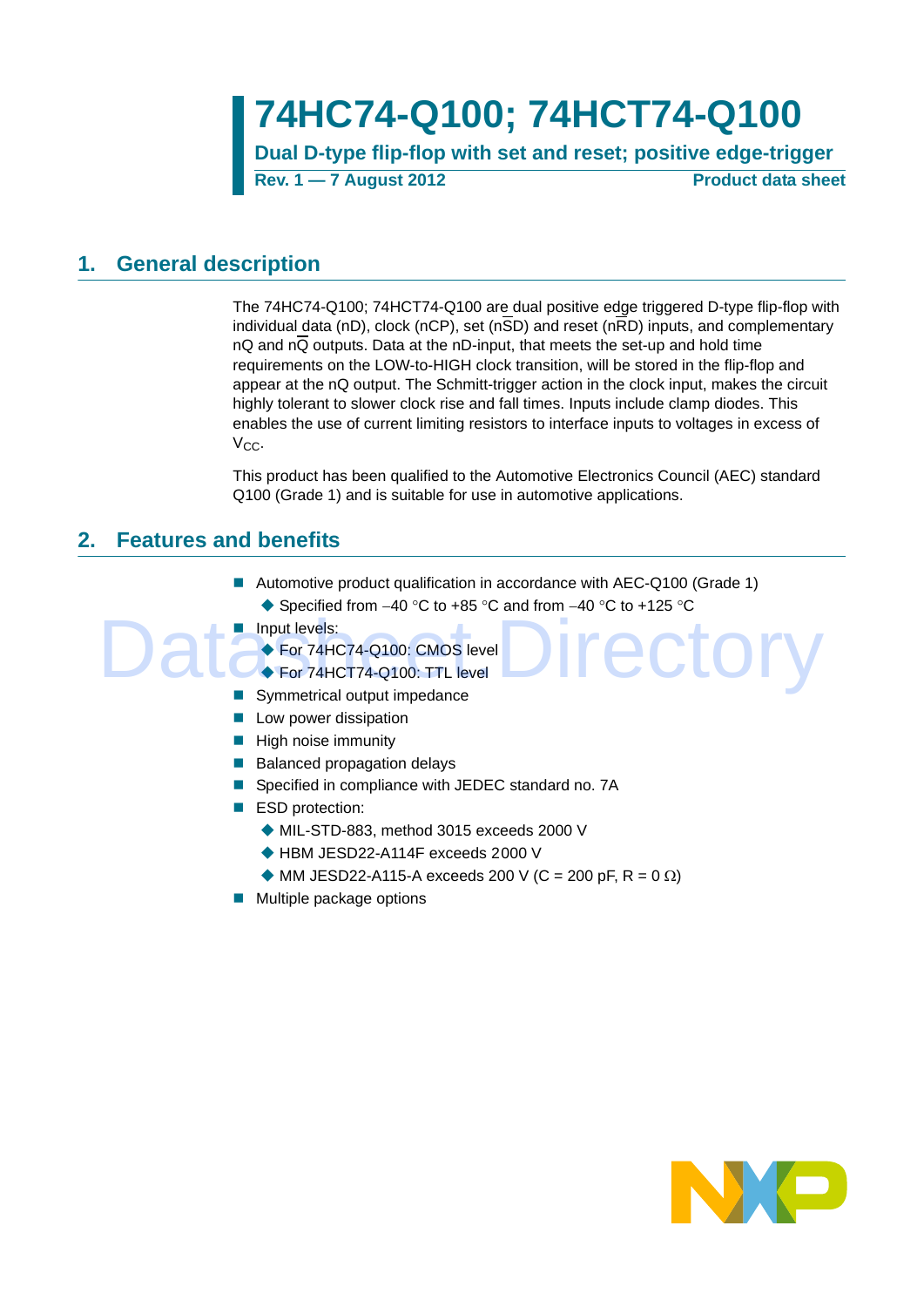**Dual D-type flip-flop with set and reset; positive edge-trigger**

# <span id="page-1-0"></span>**3. Ordering information**

| <b>Ordering information</b><br>Table 1. |                                  |                  |                                                                                                     |                      |  |  |  |  |  |  |
|-----------------------------------------|----------------------------------|------------------|-----------------------------------------------------------------------------------------------------|----------------------|--|--|--|--|--|--|
| Type number                             | Package                          |                  |                                                                                                     |                      |  |  |  |  |  |  |
|                                         | <b>Temperature range</b>         | <b>Name</b>      | <b>Description</b>                                                                                  | <b>Version</b>       |  |  |  |  |  |  |
| 74HC74D-Q100                            | $-40$ °C to +125 °C              | SO <sub>14</sub> | plastic small outline package; 14 leads; body                                                       | SOT <sub>108-1</sub> |  |  |  |  |  |  |
| 74HCT74D-Q100                           |                                  |                  | width 3.9 mm                                                                                        |                      |  |  |  |  |  |  |
| 74HC74PW-Q100                           | TSSOP14<br>$-40$ °C to +125 °C   |                  | plastic thin shrink small outline package;                                                          | SOT402-1             |  |  |  |  |  |  |
| 74HCT74PW-Q100                          |                                  |                  | 14 leads; body width 4.4 mm                                                                         |                      |  |  |  |  |  |  |
| 74HC74BQ-Q100                           | $-40$ °C to +125 °C.<br>DHVOFN14 |                  | plastic dual in-line compatible thermal                                                             | SOT762-1             |  |  |  |  |  |  |
| 74HCT74BQ-Q100                          |                                  |                  | enhanced very thin quad flat package; no<br>leads; 14 terminals; body $2.5 \times 3 \times 0.85$ mm |                      |  |  |  |  |  |  |

## **4. Functional diagram**

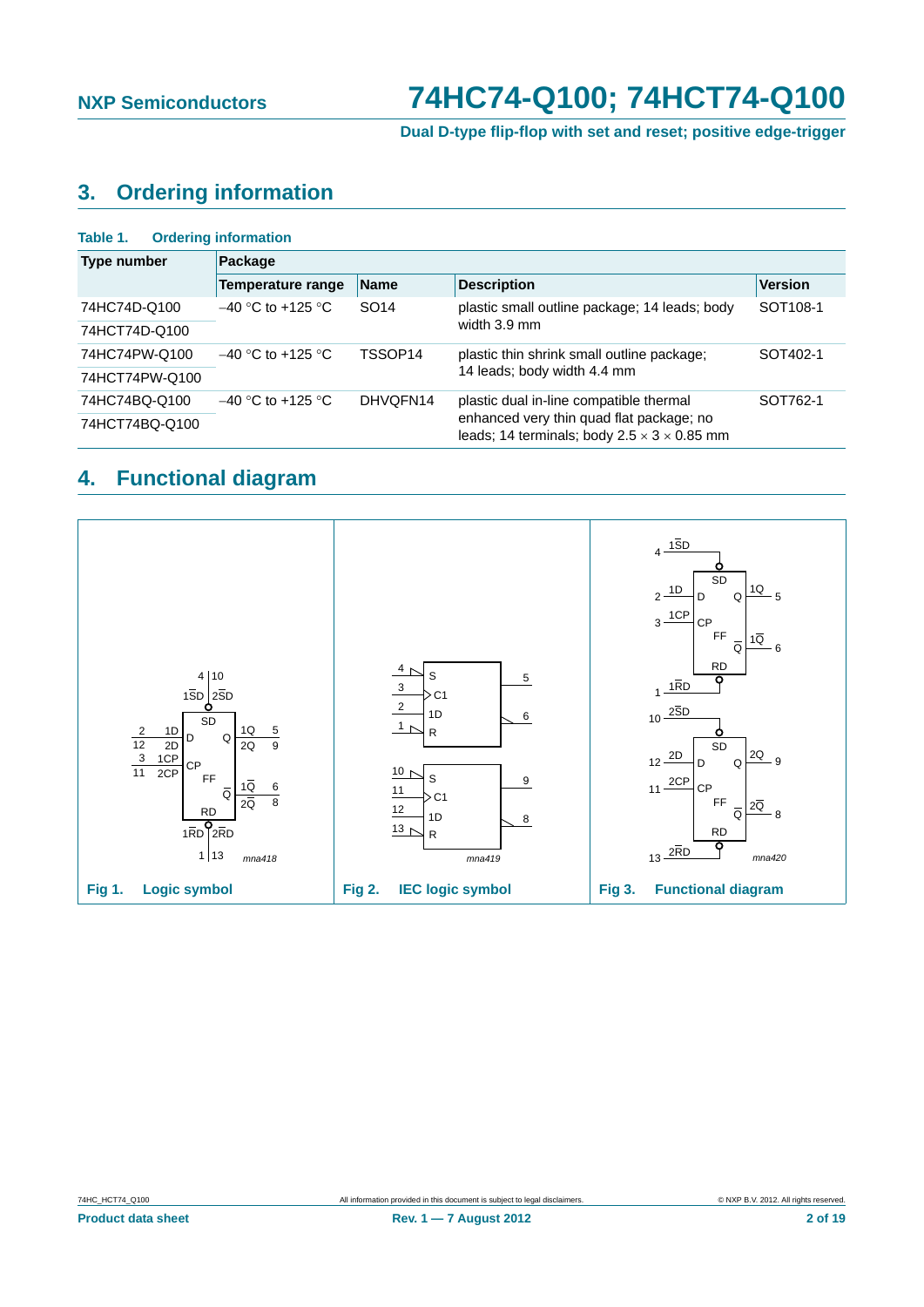**Dual D-type flip-flop with set and reset; positive edge-trigger**

<span id="page-2-0"></span>

## **5. Pinning information**

## **5.1 Pinning**

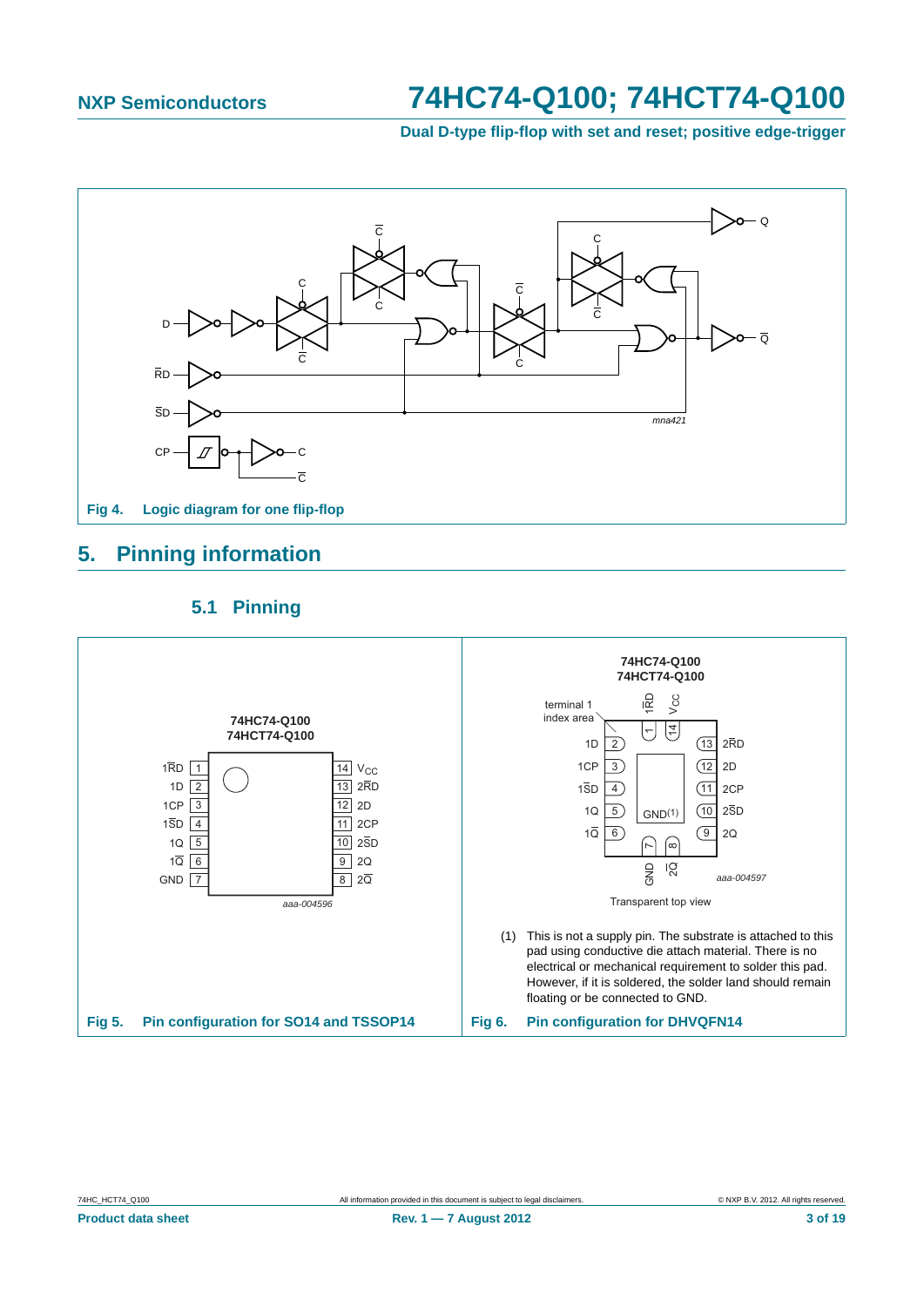### **Dual D-type flip-flop with set and reset; positive edge-trigger**

## **5.2 Pin description**

<span id="page-3-0"></span>

| Table 2.         | <b>Pin description</b> |                                              |
|------------------|------------------------|----------------------------------------------|
| Symbol           | <b>Pin</b>             | <b>Description</b>                           |
| 1RD              | 1                      | asynchronous reset-direct input (active LOW) |
| 1D               | 2                      | data input                                   |
| 1CP              | 3                      | clock input (LOW-to-HIGH, edge-triggered)    |
| $1\overline{SD}$ | 4                      | asynchronous set-direct input (active LOW)   |
| 1Q               | 5                      | output                                       |
| $1\overline{Q}$  | 6                      | complement output                            |
| <b>GND</b>       | 7                      | ground $(0 V)$                               |
| $2\overline{Q}$  | 8                      | complement output                            |
| 2Q               | 9                      | output                                       |
| 2SD              | 10                     | asynchronous set-direct input (active LOW)   |
| 2CP              | 11                     | clock input (LOW-to-HIGH, edge-triggered)    |
| 2D               | $12 \overline{ }$      | data input                                   |
| $2\overline{R}D$ | 13                     | asynchronous reset-direct input (active LOW) |
| $V_{CC}$         | 14                     | supply voltage                               |

## **6. Functional description**

### **Table 3. Function table[1]**

| Input |     | Output |    |     |    |
|-------|-----|--------|----|-----|----|
| nSD   | nRD | nCP    | nD | ∣nQ | nQ |
|       |     |        |    |     |    |
| н     |     |        |    |     |    |
|       |     |        |    |     |    |

[1]  $H = HIGH$  voltage level;  $L = LOW$  voltage level;  $X = don't$  care.

### **Table 4. Function table[1]**

| Input    |     | Output |     |              |              |
|----------|-----|--------|-----|--------------|--------------|
| nSD      | nRD | nCP    | ∣nD | $ nQ_{n+1} $ | $ nQ_{n+1} $ |
| н<br>. . |     |        |     |              |              |
| н        |     |        |     |              |              |

[1] H = HIGH voltage level; L = LOW voltage level;  $\hat{T}$  = LOW-to-HIGH transition; Q<sub>n+1</sub> = state after the next LOW-to-HIGH CP transition;  $X =$  don't care.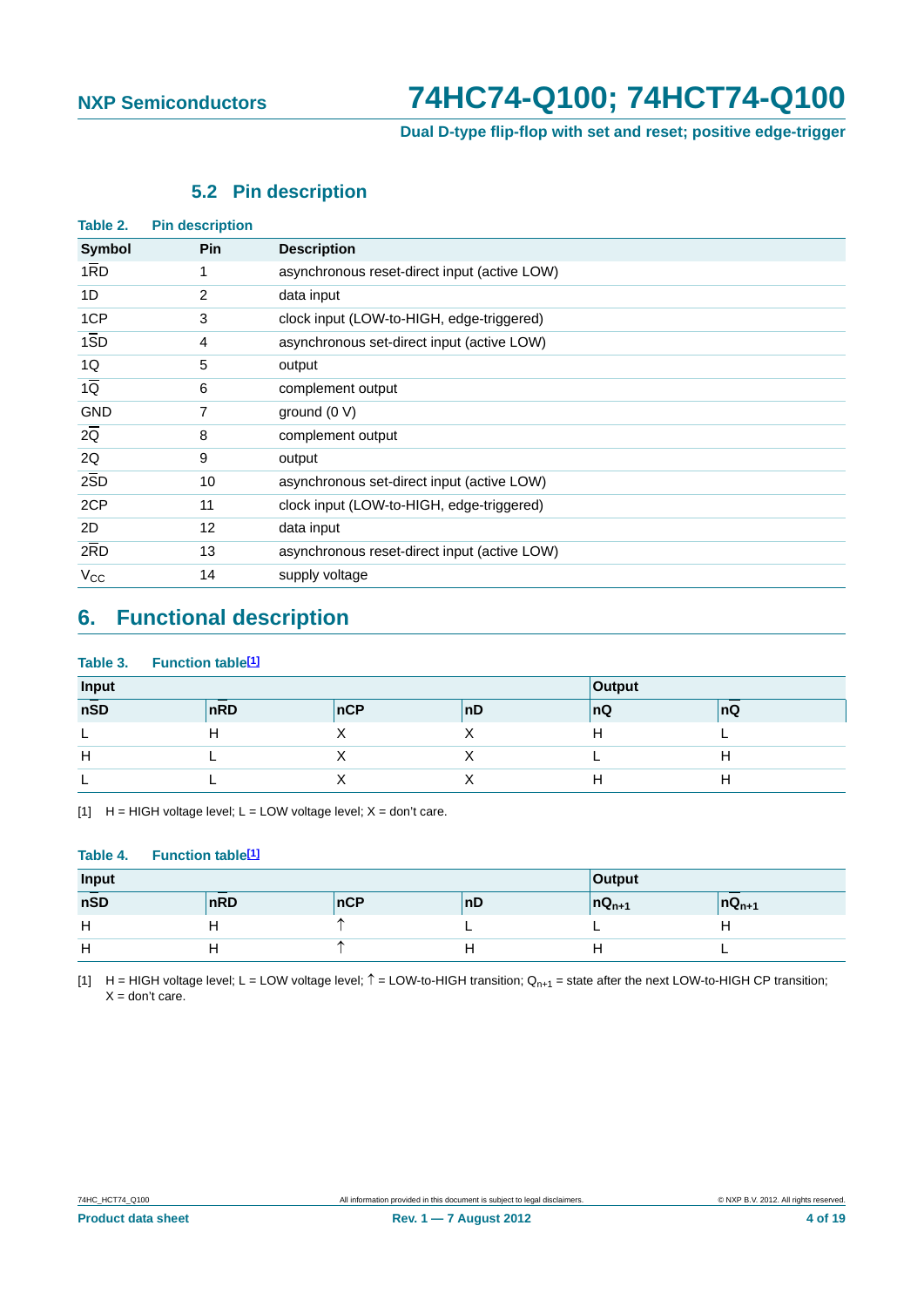**Dual D-type flip-flop with set and reset; positive edge-trigger**

## <span id="page-4-0"></span>**7. Limiting values**

### **Table 5. Limiting values**

*In accordance with the Absolute Maximum Rating System (IEC 60134). Voltages are referenced to GND (ground = 0 V).*

| Symbol            | <b>Parameter</b>        | <b>Conditions</b>                                          | Min                      | Max    | Unit |
|-------------------|-------------------------|------------------------------------------------------------|--------------------------|--------|------|
| $V_{\rm CC}$      | supply voltage          |                                                            | $-0.5$                   | $+7$   | V    |
| $I_{\mathsf{IK}}$ | input clamping current  | $V_1 < -0.5$ V or $V_1 > V_{CC} + 0.5$ V                   | ٠                        | ±20    | mA   |
| $I_{OK}$          | output clamping current | $V_{\rm O}$ < -0.5 V or $V_{\rm O}$ > $V_{\rm CC}$ + 0.5 V | ٠                        | ±20    | mA   |
| $I_{\rm O}$       | output current          | $V_{\rm O}$ = -0.5 V to (V <sub>CC</sub> + 0.5 V)          | ٠                        | ±25    | mA   |
| $I_{\rm CC}$      | supply current          |                                                            | $\overline{\phantom{a}}$ | $+100$ | mA   |
| <b>I</b> GND      | ground current          |                                                            | $-100$                   | ۰      | mA   |
| $T_{\text{stg}}$  | storage temperature     |                                                            | $-65$                    | $+150$ | °C   |
| $P_{\text{tot}}$  | total power dissipation |                                                            | $\boxed{1}$ -            | 500    | mW   |

[1] For SO14 packages:  $P_{tot}$  derates linearly with 8 mW/K above 70 °C. For TSSOP14 packages:  $P_{tot}$  derates linearly with 5.5 mW/K above 60 °C. For DHVQFN14 packages:  $P_{tot}$  derates linearly with 4.5 mW/K above 60 °C.

## **8. Recommended operating conditions**

### **Table 6. Recommended operating conditions**

 *Voltages are referenced to GND (ground = 0 V)*

|                     | Symbol Parameter                    | <b>Conditions</b>       | 74HC74-Q100              |                          |            | 74HCT74-Q100 |                          |              | <b>Unit</b> |
|---------------------|-------------------------------------|-------------------------|--------------------------|--------------------------|------------|--------------|--------------------------|--------------|-------------|
|                     |                                     |                         | <b>Min</b>               | <b>Typ</b>               | <b>Max</b> | <b>Min</b>   | <b>Typ</b>               | <b>Max</b>   |             |
| $V_{CC}$            | supply voltage                      |                         | 2.0                      | 5.0                      | 6.0        | 4.5          | 5.0                      | 5.5          | V           |
| $V_{1}$             | input voltage                       |                         | 0                        | $\overline{\phantom{a}}$ | $V_{CC}$   | 0            | ٠                        | $V_{\rm CC}$ | - V         |
| $V_{\rm O}$         | output voltage                      |                         | 0                        | $\overline{\phantom{a}}$ | $V_{CC}$   | 0            | ٠                        | $V_{\rm CC}$ | - V         |
| $T_{amb}$           | ambient temperature                 |                         | $-40$                    | $+25$                    | $+125$     | $-40$        | $+25$                    | $+125$       | °C          |
| $\Delta t/\Delta V$ | input transition rise and fall rate | $V_{\rm CC} = 2.0 V$    | $\overline{\phantom{a}}$ | ۰                        | 625        | -            | $\overline{\phantom{0}}$ | ۰            | ns/V        |
|                     |                                     | $V_{\rm CC}$ = 4.5 V    | ٠                        | 1.67                     | 139        | -            | 1.67                     | 139          | ns/V        |
|                     |                                     | $V_{\text{CC}} = 6.0 V$ | ۰                        | ٠                        | 83         | ۰            | $\overline{\phantom{0}}$ | ٠            | ns/V        |

## **9. Static characteristics**

### **Table 7. Static characteristics**

*At recommended operating conditions; voltages are referenced to GND (ground = 0 V).*

|                 | <b>Symbol Parameter</b> | <b>Conditions</b>            | $T_{amb}$ = -40 °C to +85 °C |                    |                | $T_{amb}$ = -40 °C to +125 °C | Unit                     |   |
|-----------------|-------------------------|------------------------------|------------------------------|--------------------|----------------|-------------------------------|--------------------------|---|
|                 |                         |                              | Min                          | Typ <sup>[1]</sup> | <b>Max</b>     | <b>Min</b>                    | <b>Max</b>               |   |
| 74HC74-Q100     |                         |                              |                              |                    |                |                               |                          |   |
| $V_{\text{IH}}$ | <b>HIGH-level</b>       | $V_{\text{CC}} = 2.0 V$      | 1.5                          | 1.2                | $\blacksquare$ | 1.5                           | ۰.                       | V |
|                 | input voltage           | $V_{CC} = 4.5 V$             | 3.15                         | 2.4                | $\blacksquare$ | 3.15                          | $\overline{\phantom{a}}$ | V |
|                 |                         | $V_{\rm CC} = 6.0 \text{ V}$ | 4.2                          | 3.2                | $\blacksquare$ | 4.2                           | ٠                        | V |
| $V_{IL}$        | LOW-level               | $V_{\rm CC}$ = 2.0 V         | $\blacksquare$               | 0.8                | 0.5            | ٠                             | 0.5                      | V |
|                 | input voltage           | $V_{CC}$ = 4.5 V             | $\blacksquare$               | 2.1                | 1.35           | ٠                             | 1.35                     | V |
|                 |                         | $V_{\rm CC} = 6.0 \text{ V}$ | $\overline{\phantom{a}}$     | 2.8                | 1.8            | ٠                             | 1.8                      | V |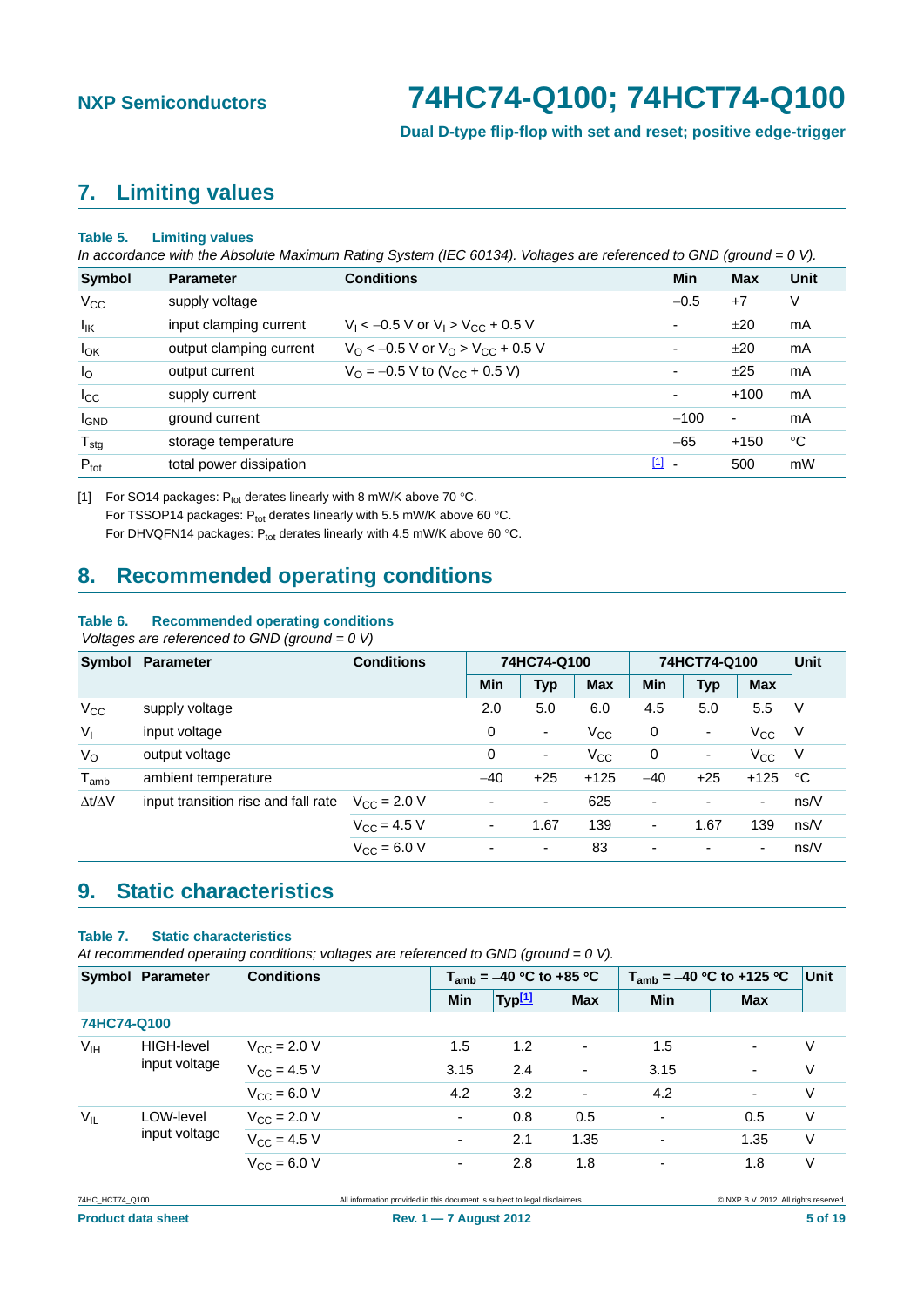## **Dual D-type flip-flop with set and reset; positive edge-trigger**

### <span id="page-5-0"></span>**Table 7. Static characteristics** *…continued*

*At recommended operating conditions; voltages are referenced to GND (ground = 0 V).*

|                                                 | Symbol Parameter                   | <b>Conditions</b>                                                                                              |                          | $T_{amb} = -40 °C$ to +85 °C |                |                          | $T_{amb} = -40$ °C to +125 °C | Unit        |
|-------------------------------------------------|------------------------------------|----------------------------------------------------------------------------------------------------------------|--------------------------|------------------------------|----------------|--------------------------|-------------------------------|-------------|
|                                                 |                                    |                                                                                                                | Min                      | Typ <sup>[1]</sup>           | Max            | Min                      | <b>Max</b>                    |             |
| $V_{OH}$                                        | <b>HIGH-level</b>                  | $V_I = V_{IH}$ or $V_{IL}$                                                                                     |                          |                              |                |                          |                               |             |
|                                                 | output voltage                     | $IO = -4.0$ mA; $VCC = 4.5$ V                                                                                  | 3.84                     | 4.32                         | $\blacksquare$ | 3.7                      | $\blacksquare$                | V           |
|                                                 |                                    | $I_{\text{O}} = -5.2 \text{ mA}$ ; $V_{\text{CC}} = 6.0 \text{ V}$                                             | 5.34                     | 5.81                         | ÷,             | 5.2                      |                               | $\mathsf V$ |
| $V_{OL}$                                        | LOW-level                          | $V_I = V_{IH}$ or $V_{IL}$                                                                                     |                          |                              |                |                          |                               |             |
|                                                 | output voltage                     | $I_{\Omega}$ = 4.0 mA; $V_{\text{CC}}$ = 4.5 V                                                                 | $\overline{a}$           | 0.15                         | 0.33           | ä,                       | 0.4                           | $\mathsf V$ |
|                                                 |                                    | $IO$ = 5.2 mA; $VCC$ = 6.0 V                                                                                   | $\blacksquare$           | 0.16                         | 0.33           |                          | 0.4                           | V           |
| $I_1$                                           | input leakage<br>current           | $V_1 = V_{CC}$ or GND;<br>$V_{CC} = 6.0 V$                                                                     | $\overline{\phantom{a}}$ | $\blacksquare$               | $\pm 1.0$      |                          | $\pm 1.0$                     | μA          |
| $I_{\rm CC}$                                    | supply current                     | $V_1 = V_{CC}$ or GND; $I_Q = 0$ A;<br>$V_{CC} = 6.0 V$                                                        | ÷,                       | $\blacksquare$               | 40             |                          | 80                            | μA          |
| C <sub>1</sub>                                  | input<br>capacitance               |                                                                                                                |                          | 3.5                          |                |                          |                               | рF          |
| 74HCT74-Q100                                    |                                    |                                                                                                                |                          |                              |                |                          |                               |             |
| V <sub>IH</sub>                                 | <b>HIGH-level</b><br>input voltage | $V_{CC}$ = 4.5 V to 5.5 V                                                                                      | 2.0                      | 1.6                          |                | 2.0                      | ä,                            | V           |
| $V_{IL}$                                        | LOW-level<br>input voltage         | $V_{CC}$ = 4.5 V to 5.5 V                                                                                      |                          | 1.2                          | 0.8            |                          | 0.8                           | V           |
| <b>V<sub>OH</sub></b>                           | <b>HIGH-level</b>                  | $V_1 = V_{1H}$ or $V_{1L}$ ; $V_{CC} = 4.5$ V                                                                  |                          |                              |                |                          |                               |             |
|                                                 | output voltage                     | $I_{\Omega} = -4$ mA                                                                                           | 3.84                     | 4.32                         | $\frac{1}{2}$  | 3.7                      | ÷,                            | $\mathsf V$ |
| $V_{OL}$                                        | LOW-level                          | $V_1 = V_{1H}$ or $V_{1I}$ ; $V_{CC} = 4.5$ V                                                                  |                          |                              |                |                          |                               |             |
|                                                 | output voltage                     | $IO = 4.0 mA$                                                                                                  | ÷,                       | 0.15                         | 0.33           | $\blacksquare$           | 0.4                           | V           |
| $I_{\rm I}$                                     | input leakage<br>current           | $V_1 = V_{CC}$ or GND;<br>$V_{\rm CC} = 5.5 V$                                                                 |                          | $\blacksquare$               | ±1.0           |                          | $\pm 1.0$                     | μA          |
| $I_{\rm CC}$                                    | supply current                     | $V_1 = V_{CC}$ or GND; $I_0 = 0$ A;<br>$V_{CC}$ = 5.5 V                                                        | $\frac{1}{2}$            | ÷,                           | 40             | $\overline{\phantom{a}}$ | 80                            | $\mu$ A     |
| additional<br>$\Delta I_{CC}$<br>supply current |                                    | $V_1 = V_{CC} - 2.1 V;$<br>other inputs at V <sub>CC</sub> or GND;<br>$V_{CC}$ = 4.5 V to 5.5 V;<br>$IO = 0$ A |                          |                              |                |                          |                               |             |
|                                                 |                                    | per input pin; nD, nRD<br>inputs                                                                               |                          | 70                           | 315            |                          | 343                           | μA          |
|                                                 |                                    | per input pin; nSD, nCP<br>input                                                                               | L,                       | 80                           | 360            |                          | 392                           | μA          |
| C <sub>1</sub>                                  | input<br>capacitance               |                                                                                                                |                          | 3.5                          |                |                          |                               | pF          |

[1] All typical values are measured at  $T_{amb} = 25 \degree C$ .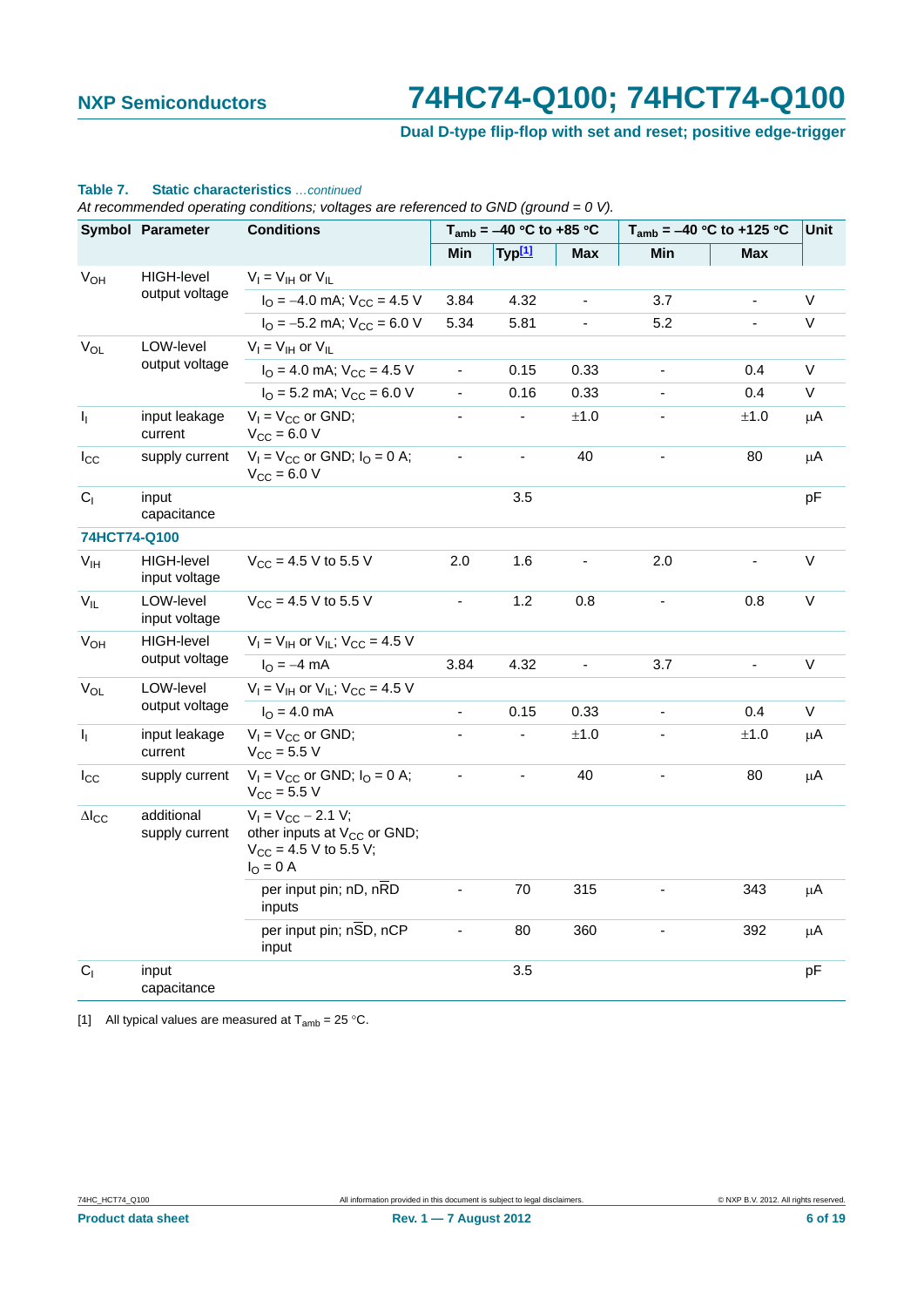**Dual D-type flip-flop with set and reset; positive edge-trigger**

# <span id="page-6-0"></span>**10. Dynamic characteristics**

### **Table 8. Dynamic characteristics**

*Voltages are referenced to GND (ground = 0 V); C<sub>L</sub> = 50 pF unless otherwise specified; for test circuit see [Figure 9.](#page-11-0)* 

|                | Symbol Parameter     | <b>Conditions</b>                                            |                |                          | $T_{amb} = -40$ °C to +85 °C |                |                          | $T_{amb} = -40 °C$ to +125 °C | Unit |
|----------------|----------------------|--------------------------------------------------------------|----------------|--------------------------|------------------------------|----------------|--------------------------|-------------------------------|------|
|                |                      |                                                              |                | Min                      | Typ <sup>[1]</sup>           | <b>Max</b>     | Min                      | <b>Max</b>                    |      |
| 74HC74-Q100    |                      |                                                              |                |                          |                              |                |                          |                               |      |
| $t_{\rm pd}$   | propagation<br>delay | nCP to nQ, nQ; see<br>Figure 7                               | $[2]$          |                          |                              |                |                          |                               |      |
|                |                      | $V_{\text{CC}}$ = 2.0 V                                      |                |                          | 47                           | 220            |                          | 265                           | ns   |
|                |                      | $V_{CC} = 4.5 V$                                             |                | $\overline{\phantom{0}}$ | 17                           | 44             |                          | 53                            | ns   |
|                |                      | $V_{CC}$ = 5 V; C <sub>L</sub> = 15 pF                       |                |                          | 14                           |                |                          |                               | ns   |
|                |                      | $V_{CC} = 6.0 V$                                             |                | $\overline{\phantom{0}}$ | 14                           | 37             |                          | 45                            | ns   |
|                |                      | $n\overline{SD}$ to nQ, nQ; see<br>Figure 8                  | $[2]$          |                          |                              |                |                          |                               |      |
|                |                      | $V_{\text{CC}} = 2.0 V$                                      |                | $\overline{\phantom{a}}$ | 50                           | 250            | $\overline{\phantom{0}}$ | 300                           | ns   |
|                |                      | $V_{\text{CC}} = 4.5 V$                                      |                |                          | 18                           | 50             |                          | 60                            | ns   |
|                |                      | $V_{CC} = 5 V$ ; C <sub>L</sub> = 15 pF                      |                |                          | 15                           |                |                          | $\overline{\phantom{0}}$      | ns   |
|                |                      | $V_{CC} = 6.0 V$                                             |                |                          | 14                           | 43             |                          | 51                            | ns   |
|                |                      | $n\overline{RD}$ to $nQ$ , $n\overline{Q}$ ; see<br>Figure 8 | $[2]$          |                          |                              |                |                          |                               |      |
|                |                      | $V_{\text{CC}} = 2.0 V$                                      |                | $\blacksquare$           | 52                           | 250            | $\overline{\phantom{0}}$ | 300                           | ns   |
|                |                      | $V_{CC} = 4.5 V$                                             |                |                          | 19                           | 50             |                          | 60                            | ns   |
|                |                      | $V_{CC} = 5 V$ ; C <sub>L</sub> = 15 pF                      |                |                          | 16                           | $\blacksquare$ | $\blacksquare$           | $\blacksquare$                | ns   |
|                |                      | $V_{CC} = 6.0 V$                                             |                |                          | 15                           | 43             |                          | 51                            | ns   |
| $t_t$          | transition           | nQ, nQ; see Figure 7                                         | $[3]$          |                          |                              |                |                          |                               |      |
|                | time                 | $V_{CC} = 2.0 V$                                             |                |                          | 19                           | 95             |                          | 110                           | ns   |
|                |                      | $V_{CC} = 4.5 V$                                             |                |                          | $\overline{7}$               | 19             | $\overline{\phantom{a}}$ | 22                            | ns   |
|                |                      | $V_{CC} = 6.0 V$                                             |                | $\overline{\phantom{a}}$ | $\,6\,$                      | 16             |                          | 19                            | ns   |
| t <sub>w</sub> | pulse width          | nCP HIGH or LOW;<br>see Figure 7                             |                |                          |                              |                |                          |                               |      |
|                |                      | $V_{CC}$ = 2.0 V                                             |                | 100                      | 19                           |                | 120                      |                               | ns   |
|                |                      | $V_{CC} = 4.5 V$                                             |                | 20                       | $\overline{7}$               |                | 24                       | -                             | ns   |
|                |                      | $V_{CC} = 6.0 V$                                             |                | 17                       | $\,6$                        |                | 20                       |                               | ns   |
|                |                      | $n\overline{SD}$ , $n\overline{RD}$ LOW;<br>see Figure 8     |                |                          |                              |                |                          |                               |      |
|                |                      | $V_{CC}$ = 2.0 V                                             |                | 100                      | 19                           |                | 120                      |                               | ns   |
|                |                      | $V_{CC} = 4.5 V$                                             |                | 20                       | $\overline{7}$               |                | 24                       | -                             | ns   |
|                |                      | $V_{CC} = 6.0 V$                                             |                | 17                       | 6                            | $\frac{1}{2}$  | 20                       | -                             | ns   |
| $t_{rec}$      | recovery             | nSD, nRD; see Figure 8                                       |                |                          |                              |                |                          |                               |      |
|                | time                 | $V_{CC} = 2.0 V$                                             |                | 40                       | 3                            |                | 45                       |                               | ns   |
|                |                      | $V_{CC} = 4.5 V$                                             |                | 8                        | $\mathbf{1}$                 |                | 9                        | -                             | ns   |
|                | $V_{CC}$ = 6.0 V     |                                                              | $\overline{7}$ | 1                        |                              | $\bf 8$        | -                        | ns                            |      |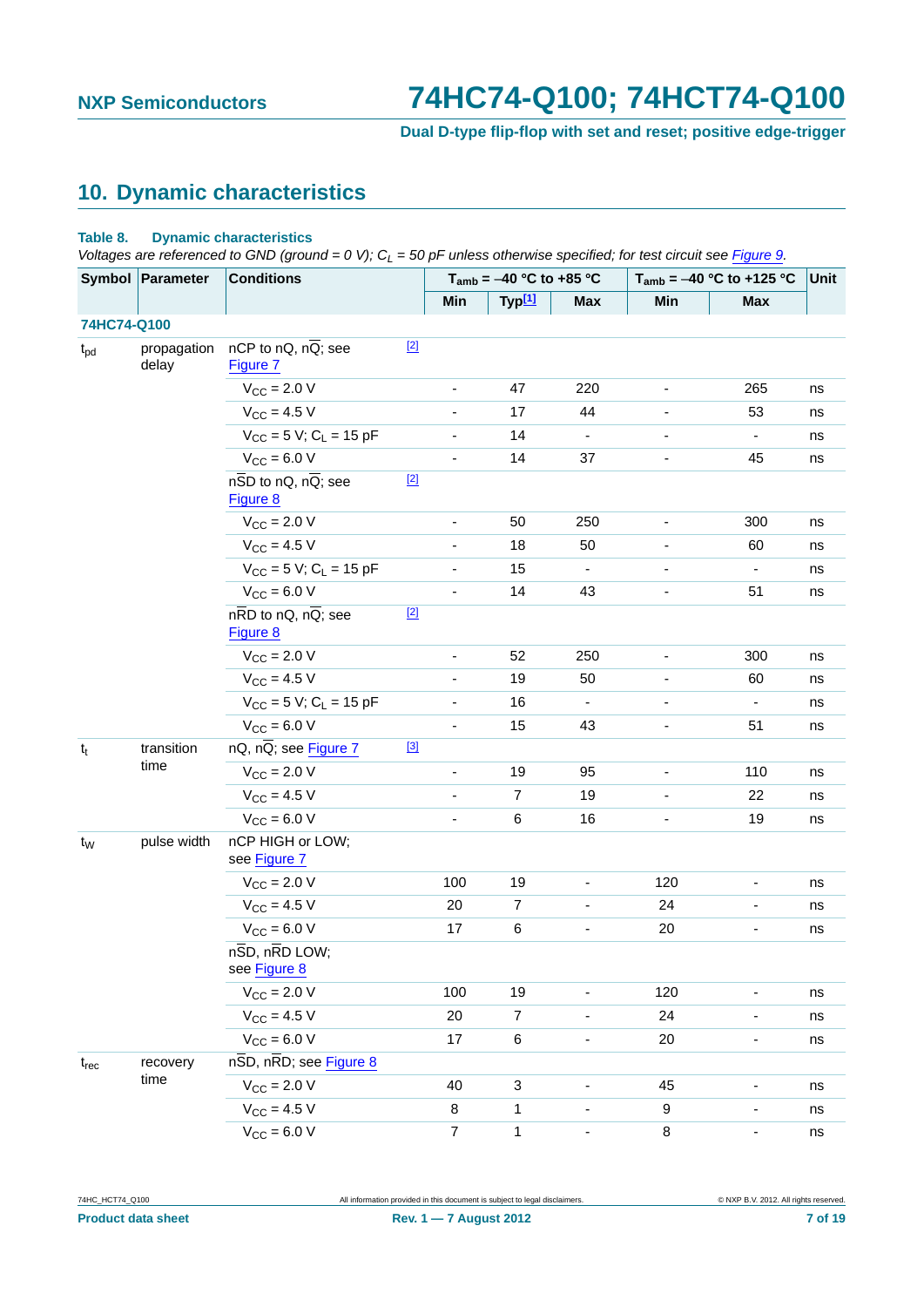## **Dual D-type flip-flop with set and reset; positive edge-trigger**

|                  |                                     | Voltages are referenced to GND (ground = 0 V); C <sub>L</sub> = 50 pF unless otherwise specified; for test circuit see Figure 9. |       |               |                              |            |                              |                               |     |
|------------------|-------------------------------------|----------------------------------------------------------------------------------------------------------------------------------|-------|---------------|------------------------------|------------|------------------------------|-------------------------------|-----|
|                  | Symbol Parameter                    | <b>Conditions</b>                                                                                                                |       |               | $T_{amb} = -40 °C$ to +85 °C |            |                              | $T_{amb} = -40 °C$ to +125 °C |     |
|                  |                                     |                                                                                                                                  |       | Min           | Typ[1]                       | <b>Max</b> | Min                          | <b>Max</b>                    |     |
| $t_{\rm su}$     | set-up time                         | nD to nCP; see Figure 7                                                                                                          |       |               |                              |            |                              |                               |     |
|                  |                                     | $V_{\text{CC}}$ = 2.0 V                                                                                                          |       | 75            | $\,6$                        |            | 90                           |                               | ns  |
|                  |                                     | $V_{CC} = 4.5 V$                                                                                                                 |       | 15            | $\overline{2}$               |            | 18                           |                               | ns  |
|                  |                                     | $V_{CC}$ = 6.0 V                                                                                                                 |       | 13            | $\overline{c}$               |            | 15                           |                               | ns  |
| $t_h$            | hold time                           | nD to nCP; see Figure 7                                                                                                          |       |               |                              |            |                              |                               |     |
|                  |                                     | $V_{\rm CC} = 2.0 V$                                                                                                             |       | $\sqrt{3}$    | $-6$                         |            | $\ensuremath{\mathsf{3}}$    |                               | ns  |
|                  |                                     | $V_{CC} = 4.5 V$                                                                                                                 |       | 3             | $-2$                         |            | 3                            |                               | ns  |
|                  |                                     | $V_{CC} = 6.0 V$                                                                                                                 |       | 3             | $-2$                         |            | 3                            |                               | ns  |
| $f_{\text{max}}$ | maximum                             | nCP; see Figure 7                                                                                                                |       |               |                              |            |                              |                               |     |
|                  | frequency                           | $V_{\text{CC}} = 2.0 V$                                                                                                          |       | 4.8           | 23                           |            | 4.0                          |                               | MHz |
|                  |                                     | $V_{\rm CC} = 4.5 V$                                                                                                             |       | 24            | 69                           |            | 20                           |                               | MHz |
|                  |                                     | $V_{CC}$ = 5 V; C <sub>1</sub> = 15 pF                                                                                           |       |               | 76                           |            |                              |                               | MHz |
|                  |                                     | $V_{CC} = 6.0 V$                                                                                                                 |       | 28            | 82                           |            | 24                           | $\overline{\phantom{0}}$      | MHz |
| $C_{PD}$         | power<br>dissipation<br>capacitance | $C_L$ = 50 pF; f = 1 MHz;<br>$V_1$ = GND to $V_{CC}$                                                                             | $[4]$ |               | 24                           |            |                              |                               | pF  |
| 74HCT74-Q100     |                                     |                                                                                                                                  |       |               |                              |            |                              |                               |     |
| $t_{pd}$         | propagation<br>delay                | nCP to nQ, nQ; see<br>Figure 7                                                                                                   | $[2]$ |               |                              |            |                              |                               |     |
|                  |                                     | $V_{\rm CC} = 4.5 V$                                                                                                             |       |               | 18                           | 44         |                              | 53                            | ns  |
|                  |                                     | $V_{CC}$ = 5 V; C <sub>L</sub> = 15 pF                                                                                           |       | ÷,            | 15                           |            |                              | $\qquad \qquad \blacksquare$  | ns  |
|                  |                                     | $n\overline{SD}$ to nQ, $n\overline{Q}$ ; see<br>Figure 8                                                                        | $[2]$ |               |                              |            |                              |                               |     |
|                  |                                     | $V_{CC} = 4.5 V$                                                                                                                 |       |               | 23                           | 50         |                              | 60                            | ns  |
|                  |                                     | $V_{CC}$ = 5 V; C <sub>L</sub> = 15 pF                                                                                           |       |               | 18                           |            |                              | -                             | ns  |
|                  |                                     | $n\overline{RD}$ to $nQ$ , $n\overline{Q}$ ; see<br>Figure 8                                                                     | $[2]$ |               |                              |            |                              |                               |     |
|                  |                                     | $V_{\text{CC}} = 4.5 V$                                                                                                          |       | $\frac{1}{2}$ | 24                           | 50         | $\qquad \qquad \blacksquare$ | 60                            | ns  |
|                  |                                     | $V_{CC}$ = 5 V; C <sub>L</sub> = 15 pF                                                                                           |       |               | 18                           |            |                              |                               | ns  |
| $t_t$            | transition                          | $nQ$ , $n\overline{Q}$ ; see Figure 7                                                                                            | $[3]$ |               |                              |            |                              |                               |     |
|                  | time                                | $V_{CC} = 4.5 V$                                                                                                                 |       |               | $\overline{7}$               | 19         |                              | 22                            | ns  |
| $t_{W}$          | pulse width                         | nCP HIGH or LOW;<br>see Figure 7                                                                                                 |       |               |                              |            |                              |                               |     |
|                  |                                     | $V_{CC} = 4.5 V$                                                                                                                 |       | 23            | 9                            |            | 27                           |                               | ns  |
|                  |                                     | $n\overline{SD}$ , $n\overline{RD}$ LOW;<br>see Figure 8                                                                         |       |               |                              |            |                              |                               |     |
|                  |                                     | $V_{CC} = 4.5 V$                                                                                                                 |       | 20            | $\boldsymbol{9}$             |            | 24                           |                               | ns  |
| $t_{rec}$        | recovery                            | nSD, nRD; see Figure 8                                                                                                           |       |               |                              |            |                              |                               |     |
|                  | time                                | $V_{CC} = 4.5 V$                                                                                                                 |       | 8             | 1                            |            | 9                            |                               | ns  |
| $t_{\rm su}$     | set-up time                         | nD to nCP; see Figure 7                                                                                                          |       |               |                              |            |                              |                               |     |
|                  |                                     | $V_{CC} = 4.5 V$                                                                                                                 |       | 15            | 5                            |            | 18                           |                               | ns  |

### **Table 8. Dynamic characteristics** *…continued*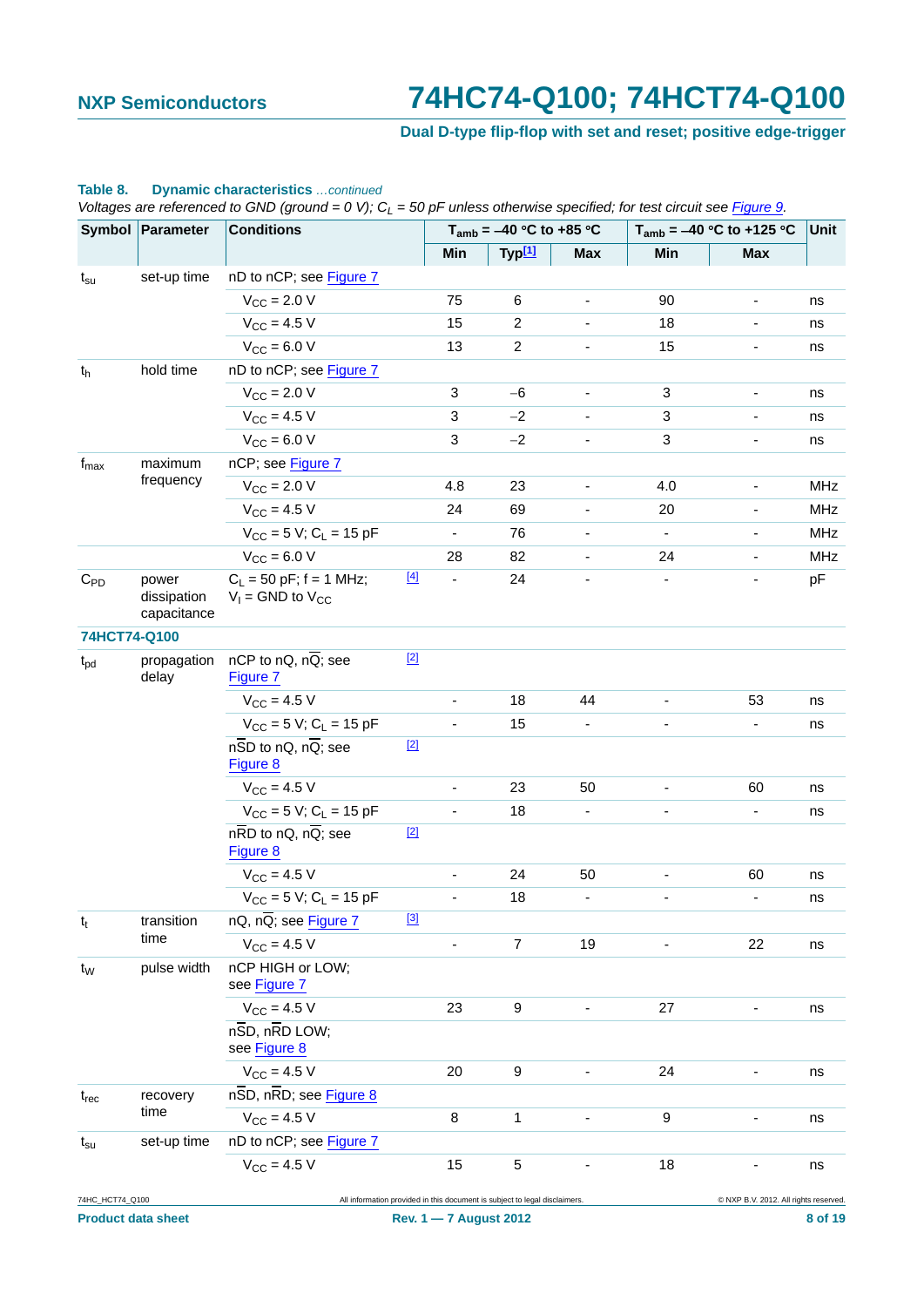**Dual D-type flip-flop with set and reset; positive edge-trigger**

|                             | voltages are referenced to GND (ground = 0 V), G <sub>L</sub> = 50 pF unless otherwise specified, for test circuit see Figure 9. |                                                              |       |                              |        |            |                          |                               |             |
|-----------------------------|----------------------------------------------------------------------------------------------------------------------------------|--------------------------------------------------------------|-------|------------------------------|--------|------------|--------------------------|-------------------------------|-------------|
|                             | Symbol Parameter                                                                                                                 | <b>Conditions</b>                                            |       | $T_{amb} = -40$ °C to +85 °C |        |            |                          | $T_{amb} = -40$ °C to +125 °C | <b>Unit</b> |
|                             |                                                                                                                                  |                                                              |       | Min                          | Typ[1] | <b>Max</b> | Min                      | <b>Max</b>                    |             |
| hold time<br>th             |                                                                                                                                  | nD to nCP; see Figure 7                                      |       |                              |        |            |                          |                               |             |
|                             |                                                                                                                                  | $V_{C} = 4.5 V$                                              |       | 3                            | $-3$   |            | 3                        | ۰                             | ns          |
| $f_{\text{max}}$<br>maximum | nCP; see Figure 7                                                                                                                |                                                              |       |                              |        |            |                          |                               |             |
|                             | frequency                                                                                                                        | $V_{\rm CC} = 4.5 V$                                         |       | 22                           | 54     |            | 18                       | ٠                             | <b>MHz</b>  |
|                             |                                                                                                                                  | $V_{CC}$ = 5 V; C <sub>1</sub> = 15 pF                       |       | ۰.                           | 59     |            | $\overline{\phantom{a}}$ | $\overline{\phantom{a}}$      | <b>MHz</b>  |
| $C_{PD}$                    | power<br>dissipation<br>capacitance                                                                                              | $C_1 = 50$ pF; f = 1 MHz;<br>$V_1$ = GND to $V_{CC}$ – 1.5 V | $[4]$ | ٠                            | 29     | ۰          | $\overline{\phantom{a}}$ | ۰                             | рF          |

## <span id="page-8-0"></span>**Table 8. Dynamic characteristics** *…continued*

*Voltages are referenced to GND (ground = 0 V); CL = 50 pF unless otherwise specified; for test circuit see Figure 9.*

[1] All typical values are measured at  $T_{amb} = 25 \degree C$ .

[2]  $t_{\text{pd}}$  is the same as  $t_{\text{PLH}}$  and  $t_{\text{PHL}}$ .

[3]  $t_t$  is the same as  $t_{\text{THL}}$  and  $t_{\text{TLH}}$ .

[4] C<sub>PD</sub> is used to determine the dynamic power dissipation ( $P_D$  in  $\mu$ W).

 $P_D = C_{PD} \times V_{CC}^2 \times f_i \times N + \Sigma (C_L \times V_{CC}^2 \times f_0)$  where:

fi = input frequency in MHz;

 $f<sub>o</sub>$  = output frequency in MHz;

 $C_L$  = output load capacitance in pF;

 $V_{CC}$  = supply voltage in V;

 $N =$  number of inputs switching;

 $\sum (C_L \times V_{CC}^2 \times f_0)$  = sum of outputs.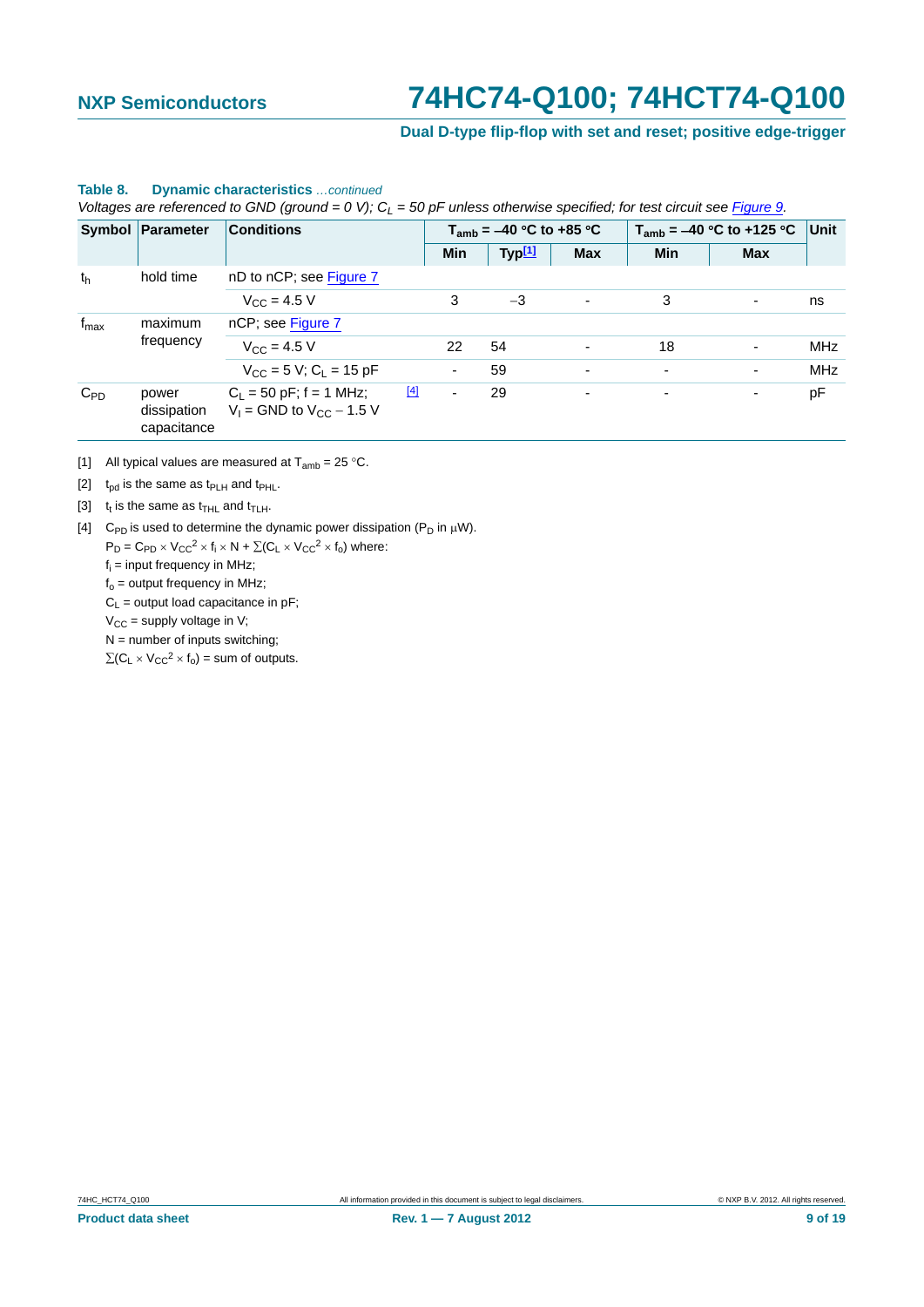**Dual D-type flip-flop with set and reset; positive edge-trigger**

## <span id="page-9-0"></span>**11. Waveforms**

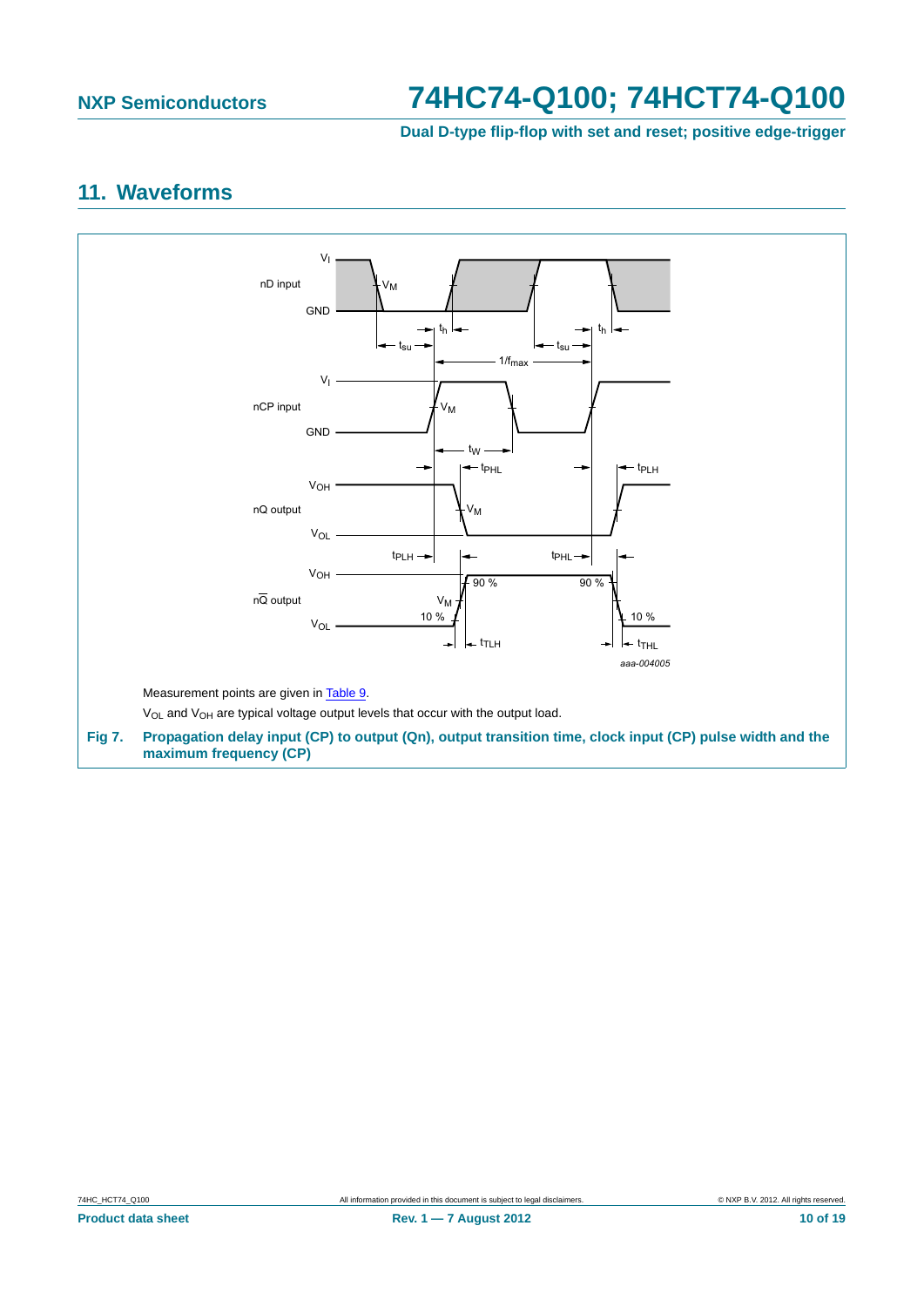**Dual D-type flip-flop with set and reset; positive edge-trigger**

<span id="page-10-0"></span>

### **Table 9. Measurement points**

| <b>Type</b>  | Input          | <b>Output</b> |
|--------------|----------------|---------------|
|              | V <sub>M</sub> | $V_M$         |
| 74HC74-Q100  | $0.5V_{CC}$    | $0.5V_{CC}$   |
| 74HCT74-Q100 | 1.3V           | 1.3V          |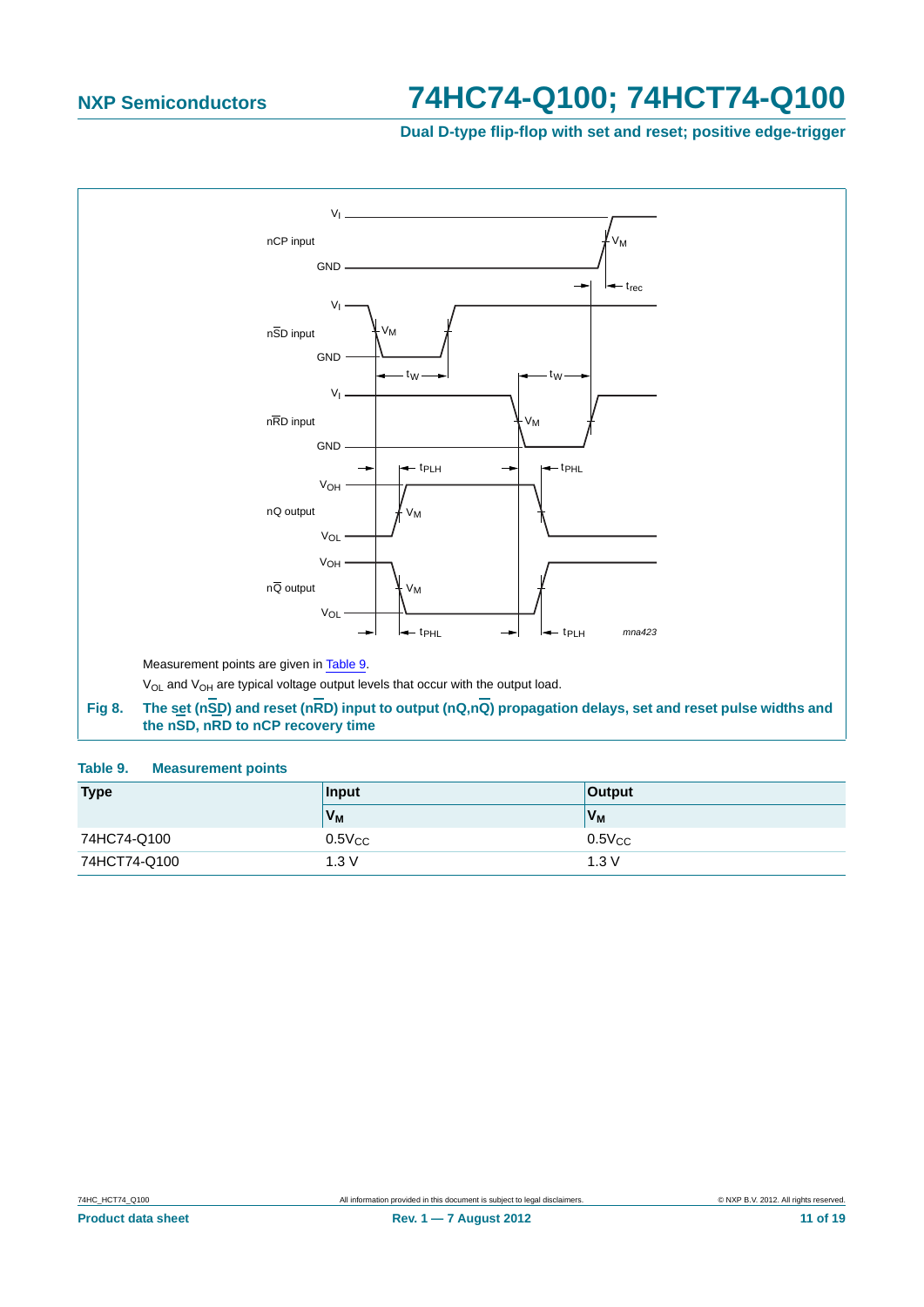**Dual D-type flip-flop with set and reset; positive edge-trigger**

<span id="page-11-0"></span>

### **Table 10. Test data**

| <b>Type</b>  | Input |                                   | Load                |              | <b>Test</b>                         |
|--------------|-------|-----------------------------------|---------------------|--------------|-------------------------------------|
|              |       | ∣ t <sub>r</sub> , t <sub>f</sub> | ${}^{\dagger}C_{L}$ | $R_L$        |                                     |
| 74HC74-Q100  | Vcc   | 6 ns                              | 15 pF, 50 pF        | 1 k $\Omega$ | $t_{\text{PLH}}$ , $t_{\text{PHL}}$ |
| 74HCT74-Q100 | 3 V   | 6 ns                              | 15 pF, 50 pF        | 1 k $\Omega$ | t <sub>PLH</sub> , t <sub>PHL</sub> |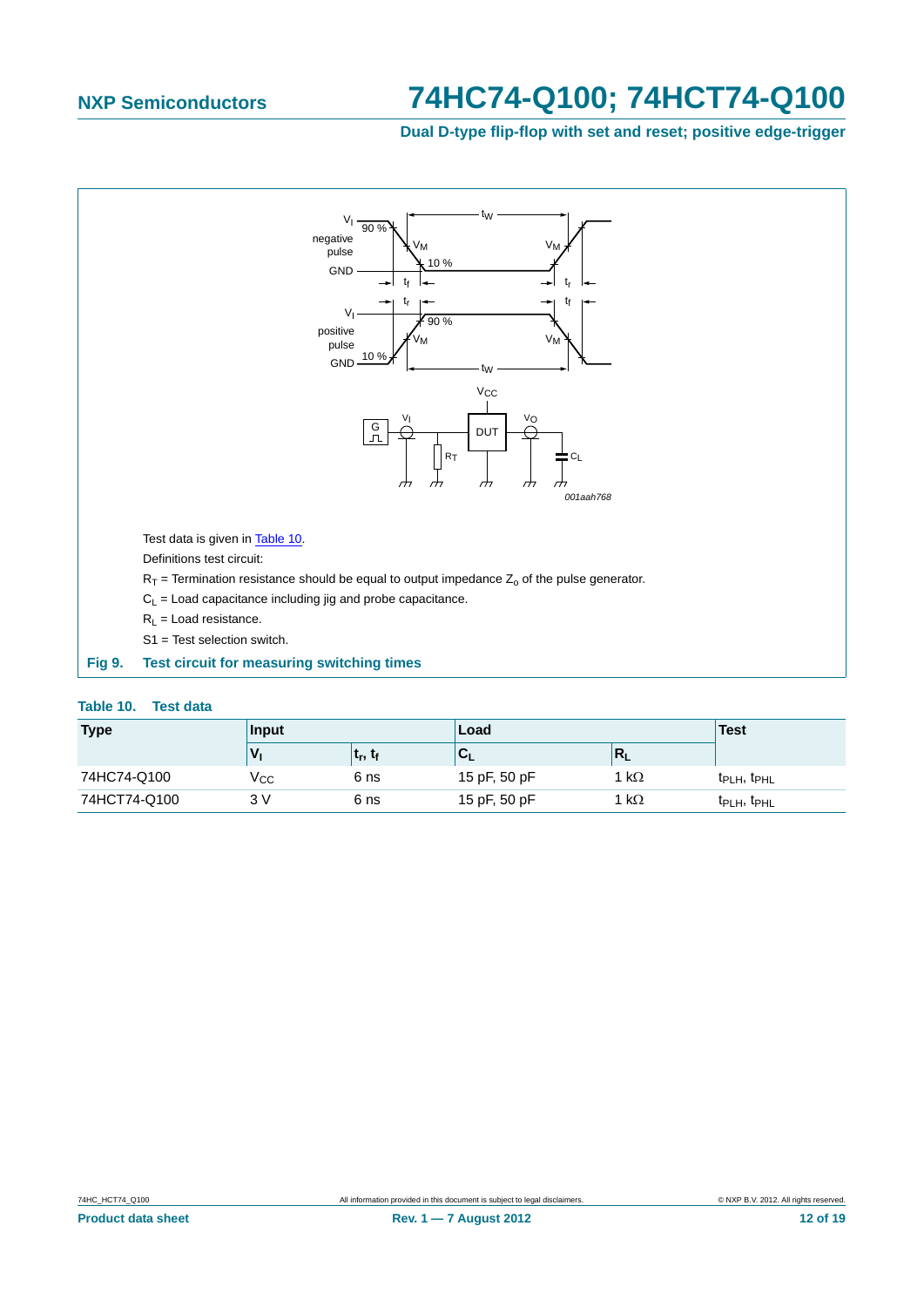**Dual D-type flip-flop with set and reset; positive edge-trigger**

## <span id="page-12-0"></span>**12. Package outline**



### **Fig 10. Package outline SOT108-1 (SO14)**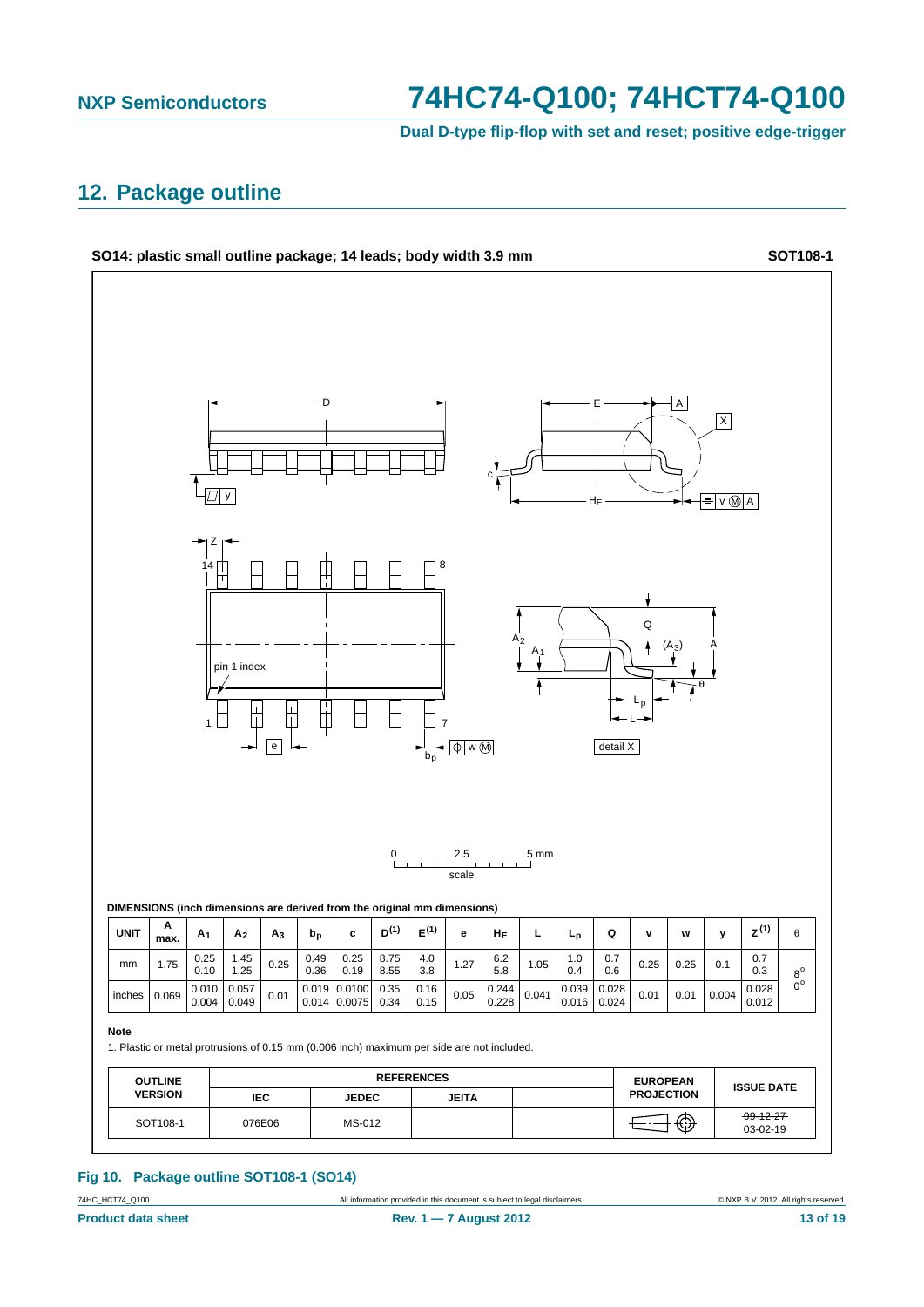**Dual D-type flip-flop with set and reset; positive edge-trigger**



### **Fig 11. Package outline SOT402-1 (TSSOP14)**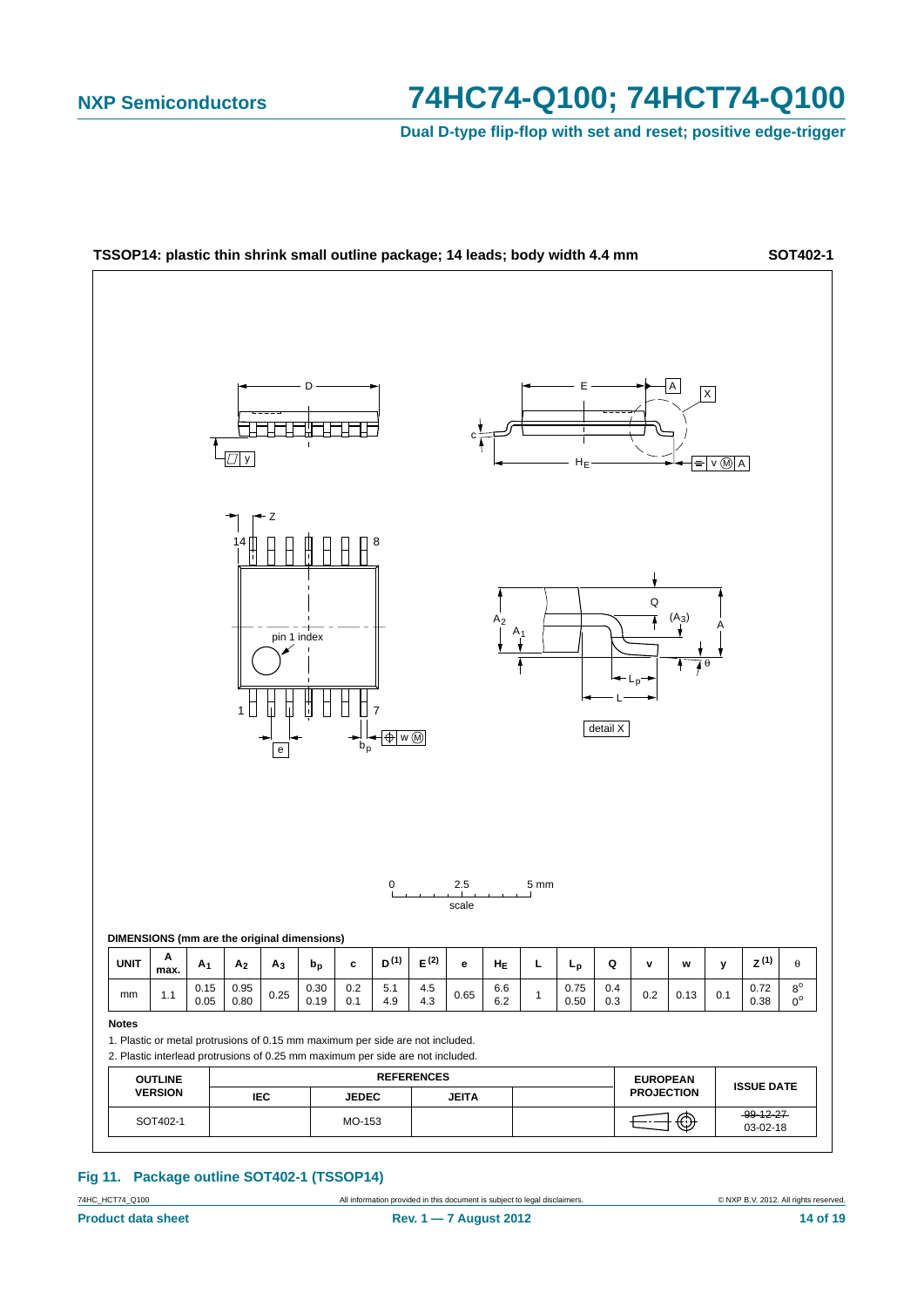**Dual D-type flip-flop with set and reset; positive edge-trigger**



**SOT762-1 DHVQFN14: plastic dual in-line compatible thermal enhanced very thin quad flat package; no leads; 14 terminals; body 2.5 x 3 x 0.85 mm**

### **Fig 12. Package outline SOT762-1 (DHVQFN14)**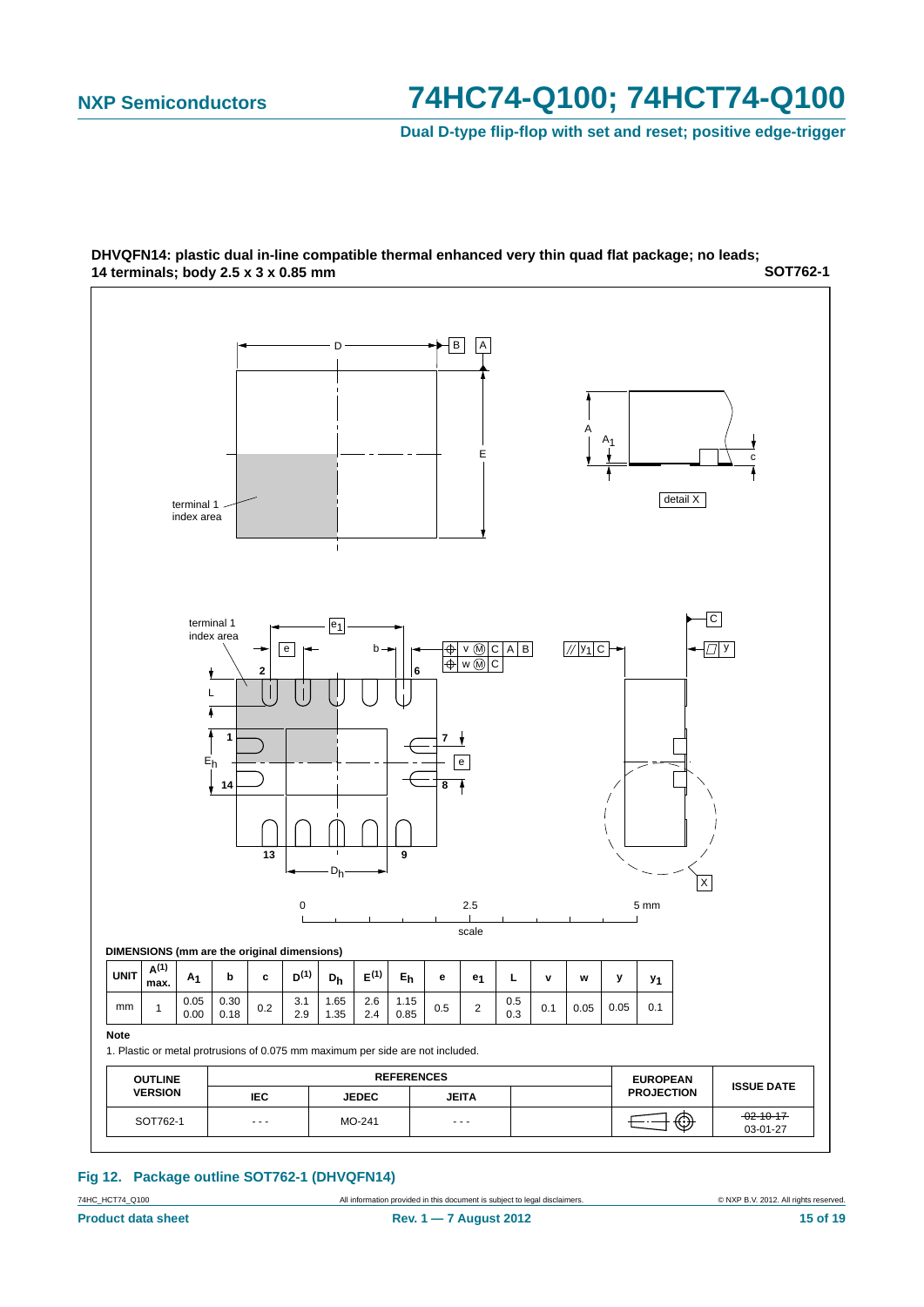**Dual D-type flip-flop with set and reset; positive edge-trigger**

# <span id="page-15-0"></span>**13. Abbreviations**

| Table 11.<br><b>Abbreviations</b> |                                                |  |  |  |
|-----------------------------------|------------------------------------------------|--|--|--|
| Acronym                           | <b>Description</b>                             |  |  |  |
| <b>CMOS</b>                       | <b>Complementary Metal Oxide Semiconductor</b> |  |  |  |
| <b>ESD</b>                        | ElectroStatic Discharge                        |  |  |  |
| <b>HBM</b>                        | Human Body Model                               |  |  |  |
| MIL                               | Military                                       |  |  |  |
| МM                                | Machine Model                                  |  |  |  |
| <b>TTL</b>                        | Transistor-Transistor Logic                    |  |  |  |

# **14. Revision history**

| <b>Table 12. Revision history</b> |                     |                    |                          |                   |  |  |
|-----------------------------------|---------------------|--------------------|--------------------------|-------------------|--|--|
| Document ID                       | <b>Release date</b> | Data sheet status  | <b>Change notice</b>     | <b>Supersedes</b> |  |  |
| 74HC HCT74 Q100 v.1               | 20120807            | Product data sheet | $\overline{\phantom{a}}$ | -                 |  |  |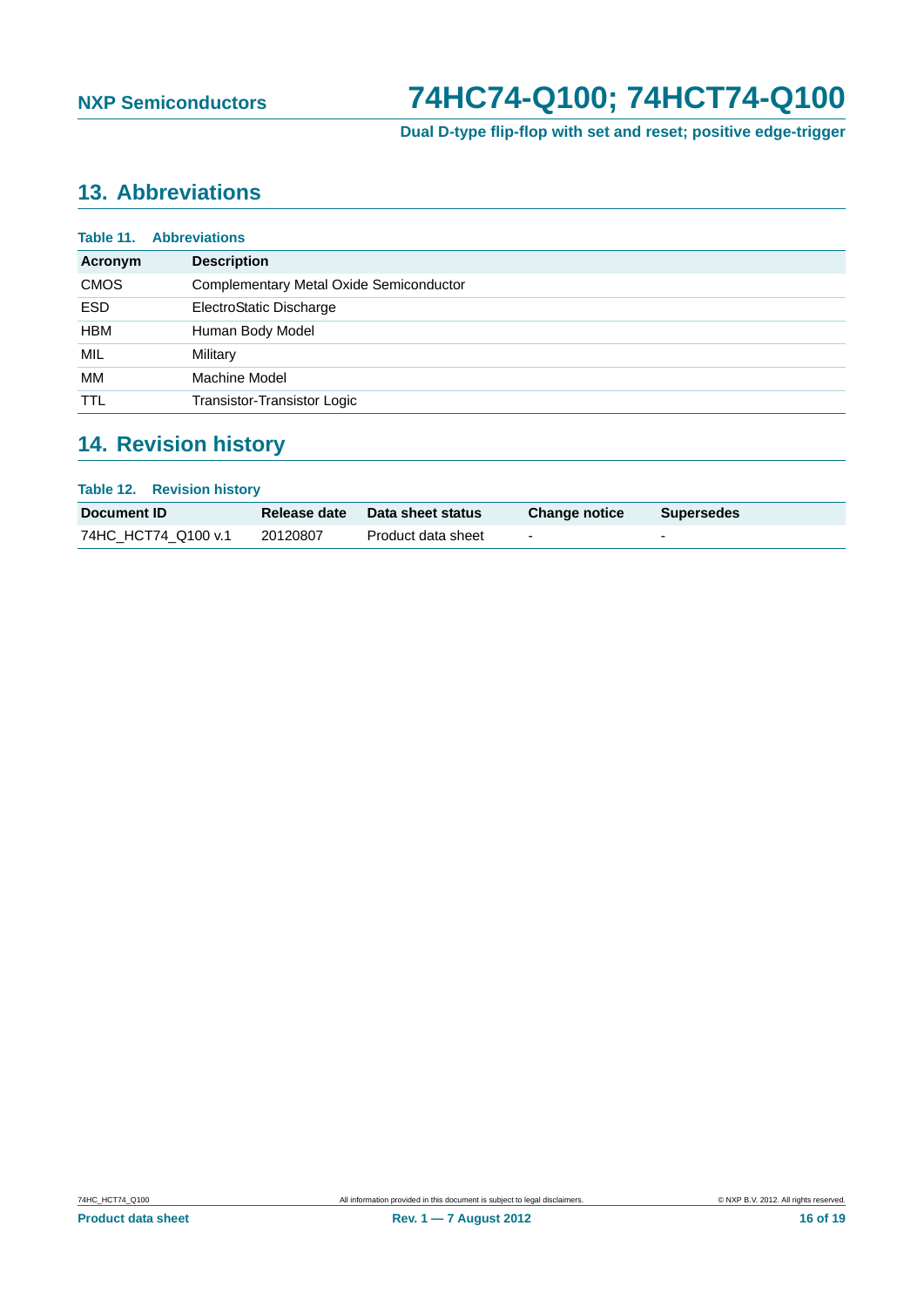**Dual D-type flip-flop with set and reset; positive edge-trigger**

## <span id="page-16-0"></span>**15. Legal information**

## **15.1 Data sheet status**

| Document status[1][2]          | Product status <sup>[3]</sup> | <b>Definition</b>                                                                     |
|--------------------------------|-------------------------------|---------------------------------------------------------------------------------------|
| Objective [short] data sheet   | Development                   | This document contains data from the objective specification for product development. |
| Preliminary [short] data sheet | Qualification                 | This document contains data from the preliminary specification.                       |
| Product [short] data sheet     | Production                    | This document contains the product specification.                                     |

[1] Please consult the most recently issued document before initiating or completing a design.

[2] The term 'short data sheet' is explained in section "Definitions"

[3] The product status of device(s) described in this document may have changed since this document was published and may differ in case of multiple devices. The latest product status<br>information is available on the Intern

## **15.2 Definitions**

**Draft —** The document is a draft version only. The content is still under internal review and subject to formal approval, which may result in modifications or additions. NXP Semiconductors does not give any representations or warranties as to the accuracy or completeness of information included herein and shall have no liability for the consequences of use of such information.

**Short data sheet —** A short data sheet is an extract from a full data sheet with the same product type number(s) and title. A short data sheet is intended for quick reference only and should not be relied upon to contain detailed and full information. For detailed and full information see the relevant full data sheet, which is available on request via the local NXP Semiconductors sales office. In case of any inconsistency or conflict with the short data sheet, the full data sheet shall prevail.

**Product specification —** The information and data provided in a Product data sheet shall define the specification of the product as agreed between NXP Semiconductors and its customer, unless NXP Semiconductors and customer have explicitly agreed otherwise in writing. In no event however, shall an agreement be valid in which the NXP Semiconductors product is deemed to offer functions and qualities beyond those described in the Product data sheet.

## **15.3 Disclaimers**

**Limited warranty and liability —** Information in this document is believed to be accurate and reliable. However, NXP Semiconductors does not give any representations or warranties, expressed or implied, as to the accuracy or completeness of such information and shall have no liability for the consequences of use of such information. NXP Semiconductors takes no responsibility for the content in this document if provided by an information source outside of NXP Semiconductors.

In no event shall NXP Semiconductors be liable for any indirect, incidental, punitive, special or consequential damages (including - without limitation - lost profits, lost savings, business interruption, costs related to the removal or replacement of any products or rework charges) whether or not such damages are based on tort (including negligence), warranty, breach of contract or any other legal theory.

Notwithstanding any damages that customer might incur for any reason whatsoever, NXP Semiconductors' aggregate and cumulative liability towards customer for the products described herein shall be limited in accordance with the *Terms and conditions of commercial sale* of NXP Semiconductors.

**Right to make changes —** NXP Semiconductors reserves the right to make changes to information published in this document, including without limitation specifications and product descriptions, at any time and without notice. This document supersedes and replaces all information supplied prior to the publication hereof.

### **Suitability for use in automotive applications —** This NXP

Semiconductors product has been qualified for use in automotive applications. Unless otherwise agreed in writing, the product is not designed, authorized or warranted to be suitable for use in life support, life-critical or safety-critical systems or equipment, nor in applications where failure or malfunction of an NXP Semiconductors product can reasonably be expected to result in personal injury, death or severe property or environmental damage. NXP Semiconductors and its suppliers accept no liability for inclusion and/or use of NXP Semiconductors products in such equipment or applications and therefore such inclusion and/or use is at the customer's own risk.

**Applications —** Applications that are described herein for any of these products are for illustrative purposes only. NXP Semiconductors makes no representation or warranty that such applications will be suitable for the specified use without further testing or modification.

Customers are responsible for the design and operation of their applications and products using NXP Semiconductors products, and NXP Semiconductors accepts no liability for any assistance with applications or customer product design. It is customer's sole responsibility to determine whether the NXP Semiconductors product is suitable and fit for the customer's applications and products planned, as well as for the planned application and use of customer's third party customer(s). Customers should provide appropriate design and operating safeguards to minimize the risks associated with their applications and products.

NXP Semiconductors does not accept any liability related to any default, damage, costs or problem which is based on any weakness or default in the customer's applications or products, or the application or use by customer's third party customer(s). Customer is responsible for doing all necessary testing for the customer's applications and products using NXP Semiconductors products in order to avoid a default of the applications and the products or of the application or use by customer's third party customer(s). NXP does not accept any liability in this respect.

**Limiting values —** Stress above one or more limiting values (as defined in the Absolute Maximum Ratings System of IEC 60134) will cause permanent damage to the device. Limiting values are stress ratings only and (proper) operation of the device at these or any other conditions above those given in the Recommended operating conditions section (if present) or the Characteristics sections of this document is not warranted. Constant or repeated exposure to limiting values will permanently and irreversibly affect the quality and reliability of the device.

**Terms and conditions of commercial sale —** NXP Semiconductors products are sold subject to the general terms and conditions of commercial sale, as published at<http://www.nxp.com/profile/terms>, unless otherwise agreed in a valid written individual agreement. In case an individual agreement is concluded only the terms and conditions of the respective agreement shall apply. NXP Semiconductors hereby expressly objects to applying the customer's general terms and conditions with regard to the purchase of NXP Semiconductors products by customer.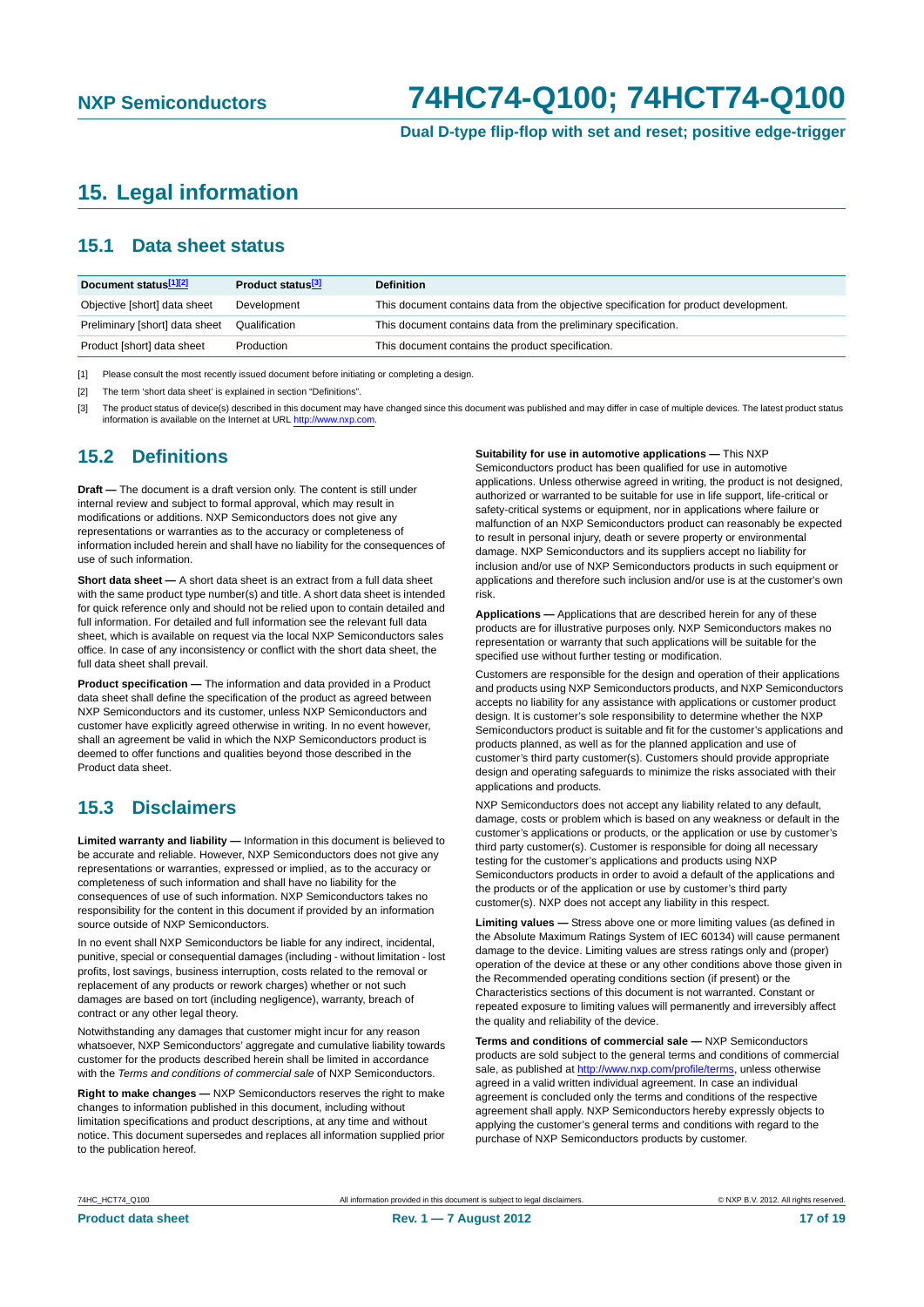### **Dual D-type flip-flop with set and reset; positive edge-trigger**

<span id="page-17-0"></span>**No offer to sell or license —** Nothing in this document may be interpreted or construed as an offer to sell products that is open for acceptance or the grant, conveyance or implication of any license under any copyrights, patents or other industrial or intellectual property rights.

**Export control —** This document as well as the item(s) described herein may be subject to export control regulations. Export might require a prior authorization from competent authorities.

**Translations —** A non-English (translated) version of a document is for reference only. The English version shall prevail in case of any discrepancy between the translated and English versions.

### **15.4 Trademarks**

Notice: All referenced brands, product names, service names and trademarks are the property of their respective owners.

## **16. Contact information**

For more information, please visit: **http://www.nxp.com**

For sales office addresses, please send an email to: **salesaddresses@nxp.com**